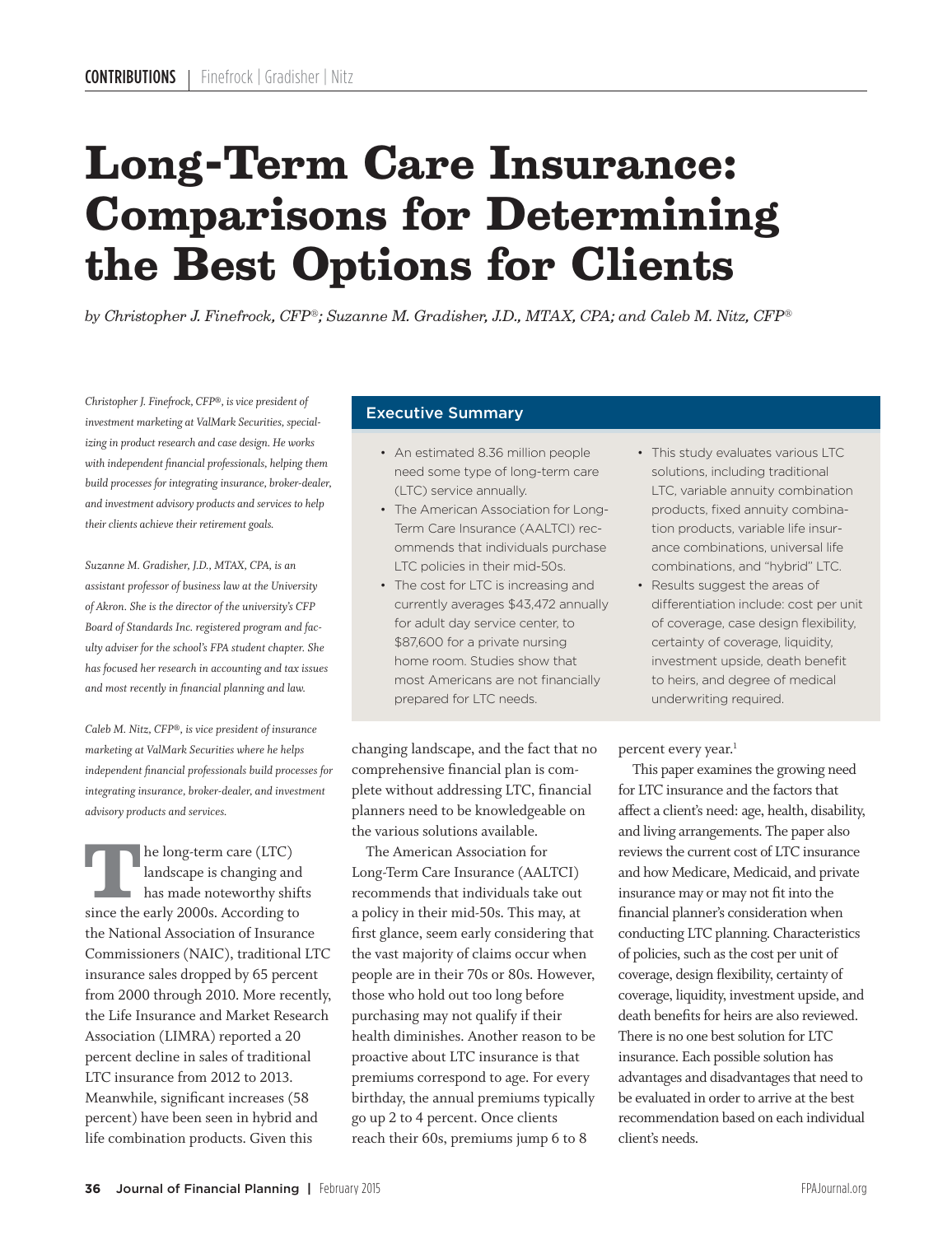#### **Overall Need for LTC Planning**

The U.S. Administration on Aging (2013) reported that persons aged 65 years or older living in the United States numbered 43.1 million in 2012, which is an increase of 7.6 million or 21 percent since 2002. About one in seven Americans, or 13.7 percent of the U.S. population, will reach age 65 over the next two decades, increasing by 24 percent between 2002 and 2012.

 As Americans age, it is more likely they will need some type of LTC service. In fact, at least 70 percent of people over age 65 will require some LTC service at some point in their lives, according to the U.S. Department of Health and Human Services (2014). In addition, life expectancy of this demographic age group continues to increase. Persons reaching age 65 have an average life expectancy of an additional 19.2 years (20.4 years for females and 17.8 years for males, according to the U.S. Department of Health and Human Services). Not surprisingly, in the over-65 population, women outnumber men (24.3 million older women to 18.8 million older men). With women living longer than men, they have higher rates of disability and chronic health problems, which are discussed below. As a result, women are far more likely to need LTC.

**Disability.** Possible reasons for needing LTC include being involved in an accident, having a chronic illness that causes a disability, or contracting a disease such as Alzheimer's. According to the U.S. Department of Health and Human Services (2014), between age 40 and 50, on average, 8 percent of the working population will have a disability that could require LTC services, and nearly 70 percent of people age 90 will have a disability requiring the need for some type of LTC service.

 According to the U.S. Census Bureau (2013), the number of those aged 90 or older has almost tripled since 1980, reaching 1.9 million in 2010. This age

group is expected to increase to more than 7.6 million over the next 40 years. Also, in 2012, the Alzheimer's Association reported that there were 5.4 million Americans with Alzheimer's disease.

**Health status.** The type of LTC needed is also dependent upon a client's physical and mental status. Financial planners should consider and assist their clients in anticipating future needs early on. Chronic conditions such as congestive heart disease, diabetes, and high blood pressure increases the likelihood of the need for LTC services, according to the U.S. Department of Health and Human Services (2014).

**"**An individual who lives alone is more likely to require LTC services than individuals who are married or living with a partner.<sup>33</sup>

 Questions concerning a client's family history of chronic conditions should be investigated and planned for accordingly. In addition to family history, financial planners should also question each client's diet and exercise habits to determine if their current behavior may affect the likelihood of requiring LTC services. This can serve to minimize the need for traumatic moves in the future by helping to ensure that the client's safety and health needs are being met.

**Living arrangements**. Another concern financial planners should explore is their clients' living arrangements. An individual who lives alone is more likely to require LTC services than individuals who are married or living with a partner, according to the U.S. Census Bureau (2013), which also reported that in 2012 more than one in four households was made up of just a single person. This is greater than at any time in the past century and a warning sign that many more individuals may need LTC insurance in the future.

#### **Costs of LTC Services**

The average annual cost of LTC services varies by state. The national average cost for one year for an adult day service center is \$43,472, and \$87,600 for one year of a private nursing home room (Genworth Financial 2014). Based on the average length of stay in a nursing home of three years, a person needing care today would need a minimum of \$130,000 to pay for adult day care services. Someone needing a private nursing home room would need more than \$260,000.

 LTC is a huge expense, and few individuals know how they will pay for it. A study from Genworth Financial (2014) finds that most Americans are not financially prepared to meet their LTC needs. The Genworth study found more than 90 percent of American adults do not have LTC insurance.

 In the *2014 Retirement Confidence Survey* published by the Employee Benefit Research Institute (Helman, Adams, Copeland, and VanDerhei 2014), six in 10 workers reported that they and/or their spouse have less than \$25,000 in total savings and investments (excluding their home and defined benefit plans); 36 percent of respondents indicated having less than \$1,000.

 The Genworth study also uncovered that 70 percent of those surveyed believe that the Affordable Care Act will cover their LTC needs. Unfortunately, and contrary to popular belief, the Patient Protection and Affordable Care Act failed to resolve this issue. Medicare and private health care insurance programs do not pay for the majority of LTC services. Private health care and Medicare only cover medically necessary care by focusing on medical care,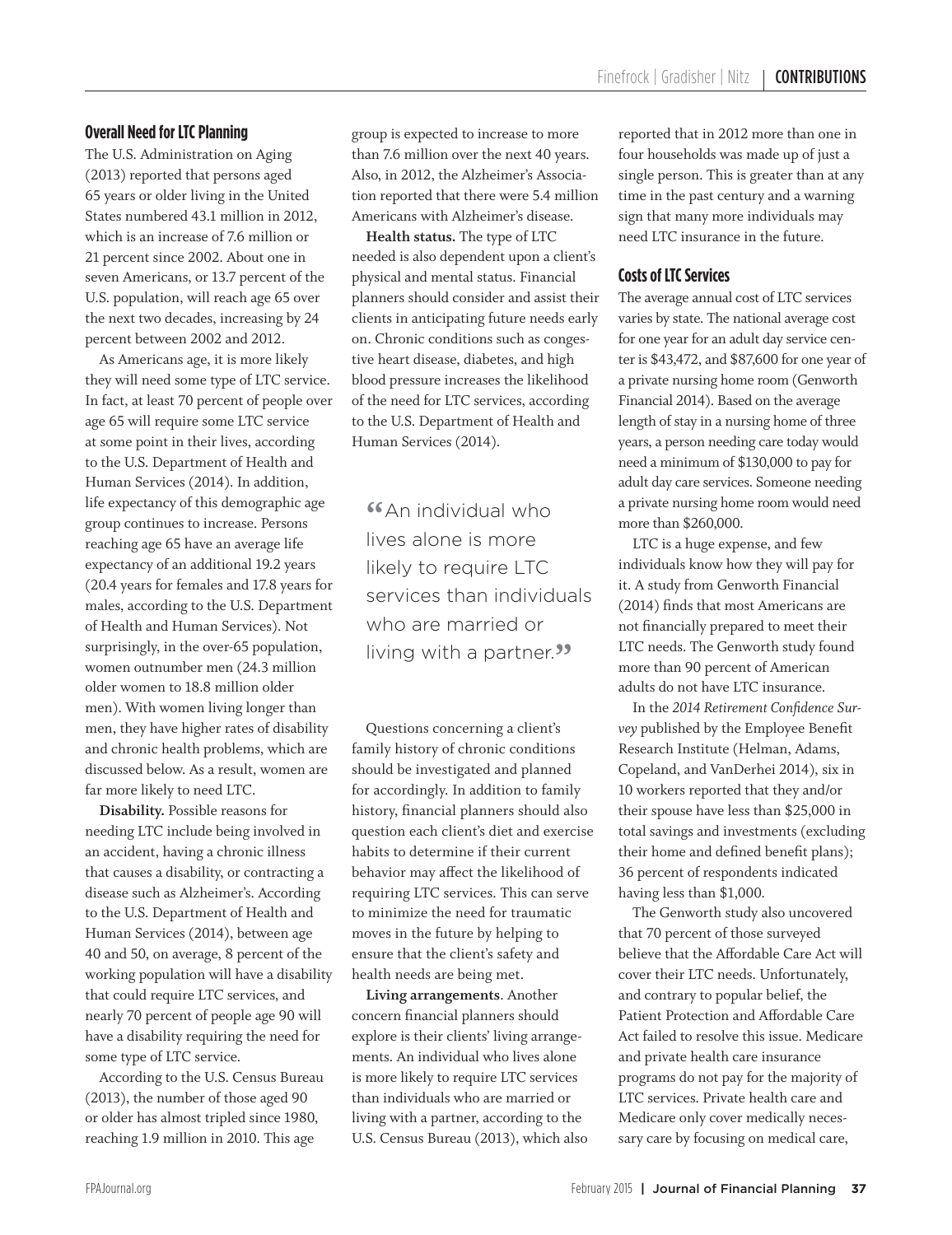| Table 1:<br><b>LTC Insurance Product Comparisons</b> |                                  |                                                          |                                                                              |                                                  |                                                  |                                                                      |                    |  |  |  |  |  |  |
|------------------------------------------------------|----------------------------------|----------------------------------------------------------|------------------------------------------------------------------------------|--------------------------------------------------|--------------------------------------------------|----------------------------------------------------------------------|--------------------|--|--|--|--|--|--|
|                                                      | <b>Traditional</b><br><b>LTC</b> | <b>Traditional</b><br><b>LTC w/ROP</b>                   | <b>Hybrid</b><br><b>LTC</b>                                                  | VA <sub>w</sub> /<br><b>LTC</b>                  | <b>Fixed Annuity</b><br>w/LTC                    | VUL w/<br><b>LTC</b>                                                 | ULw/<br><b>LTC</b> |  |  |  |  |  |  |
| <b>Benefits</b>                                      | \$6,000<br>monthly               | \$6,000<br>monthly                                       | \$6,000<br>monthly                                                           | \$6,000<br>monthly                               | \$6,000<br>monthly                               | \$6,000<br>monthly                                                   | \$6,000<br>monthly |  |  |  |  |  |  |
| <b>Duration (months)</b>                             | 60                               | 60                                                       | 72                                                                           | 72                                               | 72                                               | 50                                                                   | 50                 |  |  |  |  |  |  |
| <b>Total Benefit Pool</b><br>(both spouses)          | \$720,000                        | \$720,000                                                | \$864,000                                                                    | \$864,000                                        | \$864,000                                        | \$600,000                                                            | \$600,000          |  |  |  |  |  |  |
| <b>Elimination</b><br>Period (days)                  | 90                               | 90                                                       | $\Omega$                                                                     | 90                                               | 90                                               | 90                                                                   | 90                 |  |  |  |  |  |  |
| <b>Liquidity</b>                                     | <b>None</b>                      | None                                                     | 100% liquidity after<br>specified time period<br>(between 0-5 years)         | Market value<br>accessible after<br>0-10 years   | Market value<br>accessible after<br>0-10 years   | Cash value<br>accessible without<br>surrender after<br>$10-15$ years | Little to<br>none  |  |  |  |  |  |  |
| <b>Death Benefit</b>                                 | <b>None</b>                      | Return of premium<br>payments less<br>benefits collected | Declining universal life<br>chasis which decreases<br>down to \$144,000 each | Original purchase<br>payment less<br>withdrawals | Original purchase<br>payment less<br>withdrawals | \$300,000<br>each                                                    | \$300,000<br>each  |  |  |  |  |  |  |





such as doctor visits, prescription drugs, and hospital stays (U.S. Department of Health and Human Services 2014). Coverage may also extend to short-term services for conditions that are expected to improve, such as physical therapy to help regain function after a fall or stroke.

If an individual cannot afford the costs of LTC services through their accumulated assets because of asset and income deficits, he or she may become eligible for assistance through Medicaid. Medicaid is a joint federal and state government program that helps people with low income and assets pay for some or all of their health care bills. Medicaid covers medical care, like doctor visits and hospital costs, LTC services in nursing homes, and LTC services provided at home, including visiting

nurses and assistance with personal care (U.S. Department of Health and Human Services 2014). Unlike Medicare and private health care insurance, however, Medicaid does pay for custodial care in nursing homes or at home.

**Managing LTC Risk in a Financial Plan** Planning for the expected costs associated with LTC needs is an often overlooked or underappreciated part of financial planning, especially retirement planning. No financial plan is complete without provisions for handling the possibility of a LTC event. Failure to plan for the expected costs of LTC is not due to a lack of tools. Fortunately, a variety of financial products can be used to effectively manage LTC risk in a financial plan.

This paper examines several different solutions LTC insurance providers have

developed. The pros and cons of each will be examined. In the analysis, we will focus on seven key areas that differentiate these solutions and the client demographic that generally resonates with each.

 The following LTC solutions will be evaluated: (1) traditional LTC; (2) variable annuity combination products; (3) fixed annuity combination products; (4) variable life insurance combinations; (5) universal life combinations; and (6) "hybrid" LTC. Each product has various applications, and in a vacuum, none will be a "go-to" solution in every situation. The goal of this paper is to provide objective insights on where each of these solutions may fit in the planning process. The seven areas used for comparisons are: (1) cost per unit of coverage;  $(2)$  case design flexibility; (3) certainty of coverage; (4) liquidity;  $(5)$  investment upside;  $(6)$  death benefit to heirs; and (7) degree of medical underwriting required.

 As previously stated, 70 percent of people turning age 65 can expect to need some form of LTC during their lives. In the following cost comparisons (Table 1) we used a 65-year-old, healthy couple for price and case design comparisons. For case design purposes, benefits and durations were kept as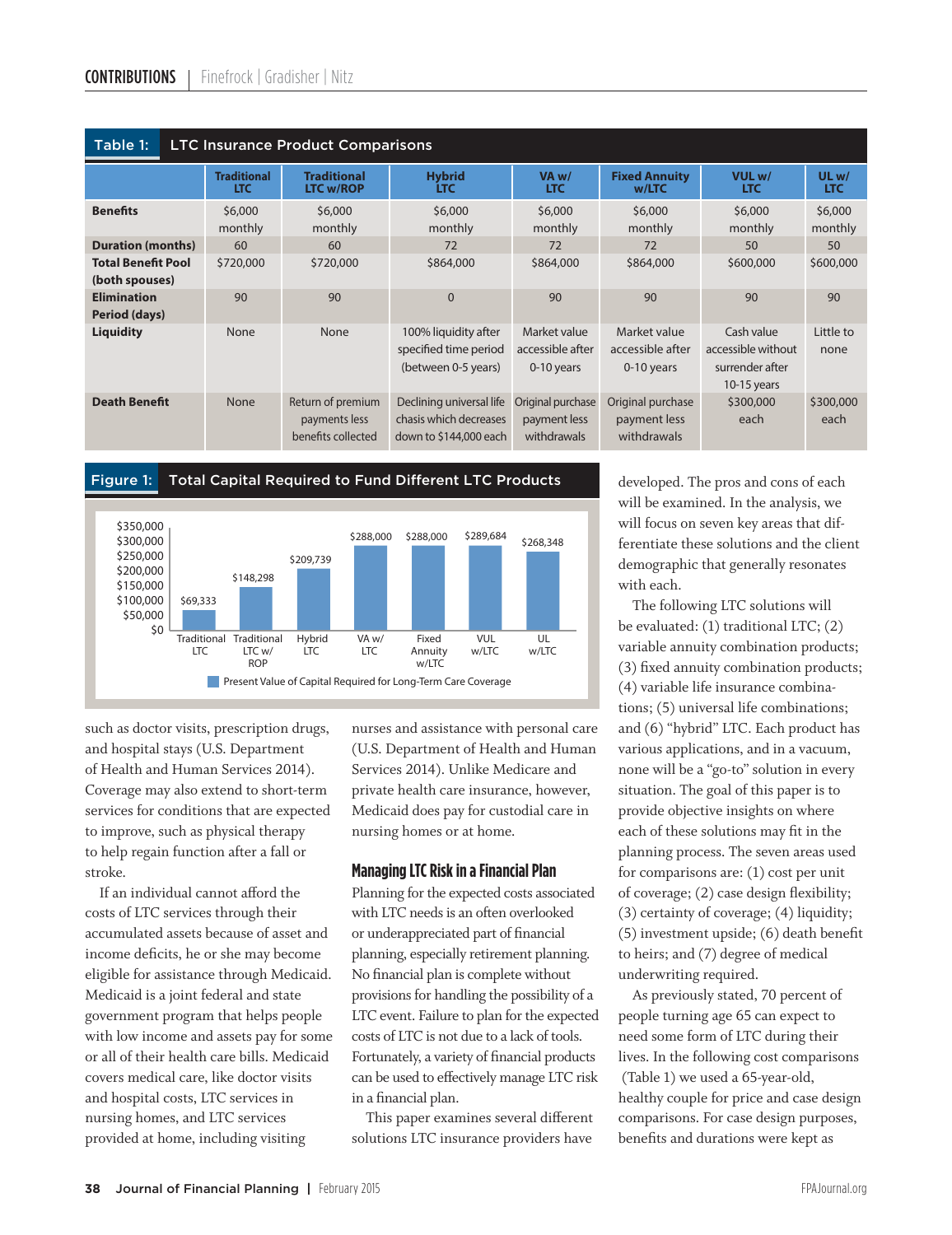| <b>Case Design Factors Compared Across Products</b><br>Table 2:                                                  |                                    |                |                                             |                                  |                                      |      |                                            |                                     |                                          |  |
|------------------------------------------------------------------------------------------------------------------|------------------------------------|----------------|---------------------------------------------|----------------------------------|--------------------------------------|------|--------------------------------------------|-------------------------------------|------------------------------------------|--|
|                                                                                                                  | <b>Premium</b><br><b>Frequency</b> |                | <b>Duration of</b><br><b>Coverage</b>       |                                  | <b>Elimination</b><br><b>Period</b>  |      | <b>Waiver of</b><br><b>Premium</b>         | <b>Inflation</b>                    | <b>Partnership</b><br><b>Eligibility</b> |  |
| Annual<br><b>Traditional LTC</b>                                                                                 |                                    |                | 1 year-lifetime                             |                                  | $0-365$ days                         |      | Yes                                        | Simple,<br>compound, CPI            | Yes                                      |  |
| <b>Traditional LTC</b><br>w/ROP                                                                                  | Annual                             |                | 1 year-lifetime                             |                                  | $0-365$ days                         |      | Yes                                        | Simple,<br>compound, CPI            | Yes                                      |  |
| <b>Hybrid LTC</b>                                                                                                | Durations of 1-10 years            |                | 2-7 years,<br>lifetime                      |                                  | 0 or 90 days                         |      | Yes, but only if<br>policy is paid up      | Simple/compound<br>(age restricted) | <b>No</b>                                |  |
| <b>VA w/LTC</b>                                                                                                  | Single premium                     |                | 6 years                                     |                                  | 90 days*                             |      | N/A                                        | Market return<br>driven             | <b>No</b>                                |  |
| Single premium<br><b>Fixed Annuity w/LTC</b>                                                                     |                                    |                | 6 years                                     |                                  | 90 days*                             |      | N/A                                        | N/A                                 | <b>No</b>                                |  |
| <b>VUL w/LTC</b>                                                                                                 | Single pay to<br>lifetime payments |                | 25 or 50 months                             |                                  | 90 days                              |      | Yes, but policy<br>charges continue        | N/A                                 | <b>No</b>                                |  |
| <b>UL w/LTC</b>                                                                                                  | Single pay to<br>lifetime payments |                | 25 or 50 months                             |                                  | 90 days                              |      | Yes, but policy<br>charges continue        | N/A                                 | <b>No</b>                                |  |
|                                                                                                                  | <b>Spousal</b><br><b>Discount</b>  |                | <b>Indemnity vs</b><br><b>Reimbursement</b> | <b>Shared</b><br><b>Benefits</b> | <b>Premiums Ability</b><br>to Change |      | <b>Underwriting</b><br><b>Requirements</b> | <b>Secondary Benefits</b>           |                                          |  |
| <b>Traditional LTC</b>                                                                                           | Available                          | Both available | Yes                                         |                                  | Yes                                  |      | Full                                       | N/A                                 |                                          |  |
| <b>Traditional LTC</b><br>w/ROP                                                                                  | Available                          |                | Both available<br>Yes                       |                                  | Yes                                  |      | Full                                       | <b>ROP</b>                          |                                          |  |
| <b>Hybrid LTC</b>                                                                                                | Available                          |                | Both available<br><b>No</b>                 |                                  | <b>No</b>                            |      | Simplified                                 | Death benefit or account value      |                                          |  |
| VA w/LTC                                                                                                         | Not available                      |                | Indemnity<br><b>No</b>                      |                                  | <b>No</b>                            |      | Simplified                                 | Income or subaccount value          |                                          |  |
| <b>Fixed Annuity w/LTC</b>                                                                                       | Not available                      |                | Both available<br><b>No</b>                 |                                  | <b>No</b>                            |      | Simplified                                 | Account value                       |                                          |  |
| <b>VUL w/LTC</b>                                                                                                 | Not available                      |                | <b>Both available</b><br><b>No</b>          |                                  | <b>No</b>                            | Full |                                            | Death benefit or subaccount value   |                                          |  |
| <b>UL w/LTC</b>                                                                                                  | Not available                      |                | <b>Both available</b>                       | <b>No</b>                        | <b>No</b>                            | Full |                                            | Death benefit or account value      |                                          |  |
| *Annuities usually have a waiting napied of fun your hofers merrine up benefits son he sallested fou langue town |                                    |                |                                             |                                  |                                      |      |                                            |                                     |                                          |  |

\*Annuities usually have a waiting period of five years before maximum benefits can be collected for long-term care. Ϊ

similar as possible.

 It is important to normalize the cash flow when comparing the costs of LTC products (Figure 1). For example, some products are structured as single premium policies (lump sum), some require premiums to be paid in all years, while others are assumed to be paid for a limited duration.

 To normalize the data, we discounted the premium flows to uncover the true cost of each product. For discounted cash flow purposes, we used the average 10-year Treasury note over the past 52-week period (2.45 percent), plus 200 basis points for a total of 4.45 percent.

 Additionally, we used joint life expectancies for purposes of calculating the duration of cash outflows. Life expectancy for two 65-year-old healthy clients, at the time of the analysis using 2008 mortality tables, was 29.5 years. This approach allows products to be examined on their cost structure alone,

ignoring all other features and design parameters as shown in Figure 1.

 Figure 1 shows the extreme variance in costs between traditional LTC insurance and combination solutions. This cost discrepancy stems from the ancillary benefits provided through combination products, including premium certainty, liquidity, upside potential, death benefits, and underwriting requirements.

 The days when cost was the only driver associated with the decision to purchase LTC insurance have ended. Today's consumers have signaled a willingness to allocate more money to LTC solutions if they can also hedge against other risks in or near retirement. The marketplace has shifted and the pitfalls associated with some of the lowest-cost products have been exposed. Many clients are now seeking a prudent assessment of the various costs and benefits of combination products. The

following discussion highlights some of the most important features of these new products.

**Case Design Flexibility**, there are two areas of focus: flexibility in case design (years of coverage, elimination period, payout method, and duration of coverage) and flexibility when the policy is in force (certainty of premium, liquidity, death benefits, and market upside). The type of policy selected will play a major role in meeting the current and future needs of a policyholder.

 It is important to consider the pros and cons of each policy and the ultimate goals of the client before selecting which product is most suitable for a client's plan. For example, traditional LTC offers the most case design flexibility; however, traditional policies offer the least flexibility in terms of certainty of premium, liquidity, death benefits, and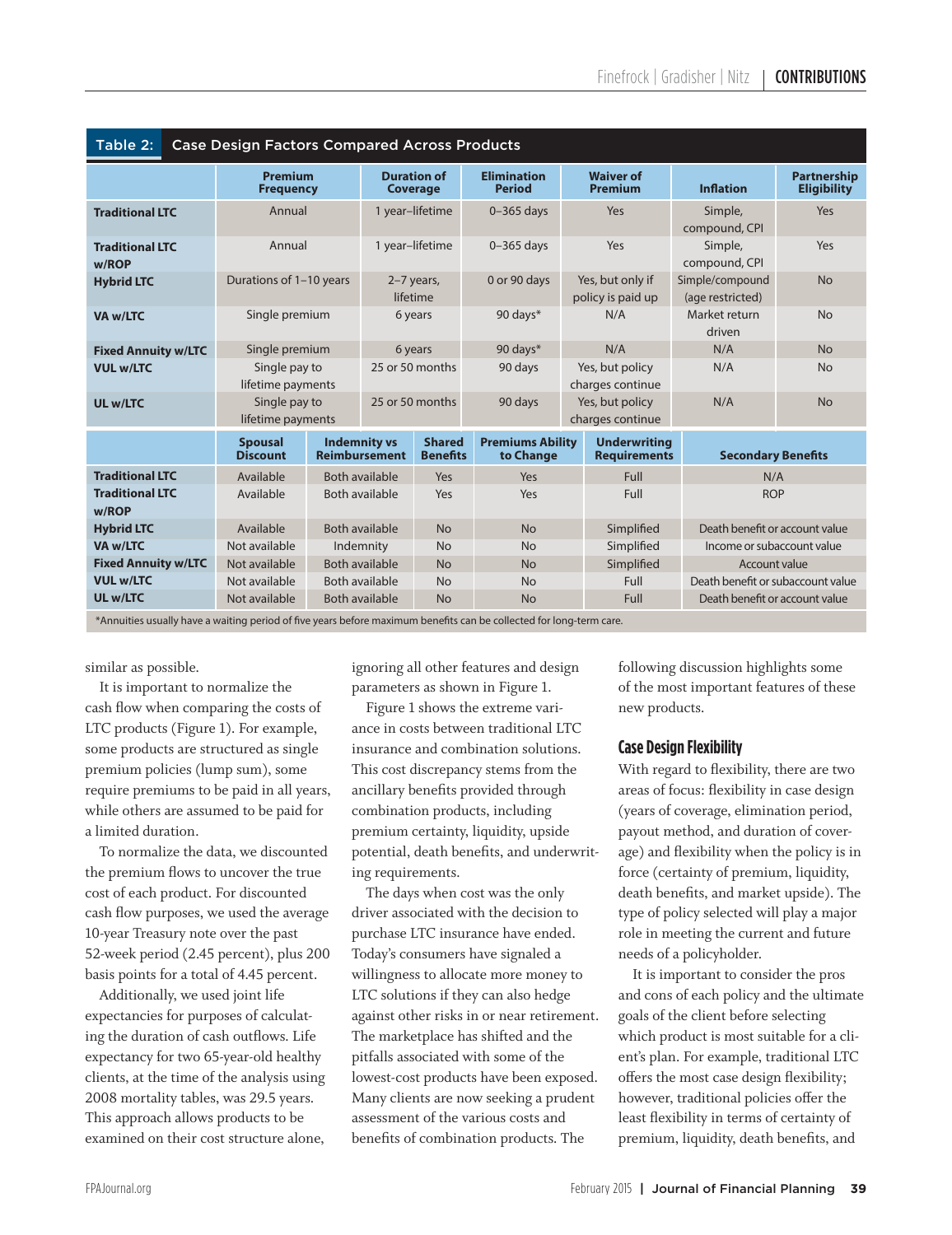market upside. On the other hand, a hybrid LTC and combination product allows for the least case design flexibility while providing the most flexibility in investment upside, liquidity, and death benefits. These issues are summarized in Table 2.

 Case design is traditionally dictated by a client's overall financial position and goals. Case design issues include sources of funding, assets available to supplement LTC expenses, spouses and/or family members, and a family's overall health history.

 For example, consider a widow who is receiving spousal pension and Social Security benefits in excess of her current standard-of-living need who also has limited investable assets. Traditional LTC coverage, or insurance with a rider, may be the best option for her given the fact that she has excess cash flow (compared to her living expenses) and no survivor to provide home care as her health declines.

 Conversely, consider the same widow who lives comfortably off of her pension and Social Security benefits but also has certificates of deposit maturing at a rate of less than 1 percent. An annuity with LTC coverage or a hybrid LTC policy may fit best here. Different scenarios will lead planners to very different case designs, depending on the goals of the widow.

 Case design flexibility varies widely among products and insurance carriers. Areas such as premium frequency, duration of coverage, inflation protection availability, spousal discounts, waiver of premium, a premium's ability to change, and shared benefits are a few of the key topic areas to focus on when comparing various product solutions. Table 2 compares these case design factors across products.

#### **Certainty of Coverage**

Certainty of coverage has two applications. The first area of certainty pertains to premium payments remaining constant during the life of the policy. The second concerns an insurance provider's ability to pay the claims of policyholders.

 One of the major drivers for the decline in demand for traditional LTC insurance during the past decade is concerns about insurance carriers' unilateral ability to change the premiums of existing clients. This is due to most traditional LTC policies being "guaranteed renewable." Guaranteed renewable simply means that a policy is guaranteed to stay in force as long as the premiums are paid; however, the premium amount is not guaranteed.

**"Many consumers have** reduced the risk of their investment portfolios by increasing their existing cash reserves. In effect, they are waiting for an opportunity to invest.<sup>99</sup>

 In the price analysis in Figure 1, traditional LTC insurance is four times less expensive than some of the alternatives. It is important to remember, however, that premiums beyond the first year are not guaranteed. When analyzing the carriers' adoption rate of raising premiums, we found that of 58 carriers who had written policies, only four companies (or 6.9 percent) had never initiated a rate increase to policyholders. Moreover, more rate increases are on the horizon as the industry leader in sales has recently stated that they may have to suspend new sales if rate increases on current policies are not approved by state insurance commissioners. Such a rate increase would affect policyholders who were issued contracts between 1974 and

2007. Policyholders will end up paying \$200 to \$300 million dollars in new annual premiums, an 18 to 27 percent increase in premiums (Lankford 2011).

 Combination products are typically sold either as non-cancellable or as fully paid up at issue. Combination policies generally provide LTC insurance, as well as an additional type of coverage. These additional coverage types include life insurance, cash liquidity, and investment flexibility. These products usually are built on an annuity or life insurance platform. Non-cancellable policies guarantee both the benefits and premiums for the life of the policy, providing security to the policyholders so that they know the benefits will be available and at what cost.

 The second factor associated with certainty consists of the claims paying ability of the insurance provider. This consists of using solutions from companies that make prudent financial decisions and are committed to continued service to existing policyholders. For example, in California, only 12 carriers are actively selling LTC insurance. An additional 46 carriers (which represents nearly 80 percent of policies in force) have existing policies, but are no longer writing new business.2 As a result, a carrier's financial strength and track record in the LTC marketplace should be weighted heavily when considering a product.

#### **Liquidity**

Liquidity has become a topic of discussion among financial planners and consumers in the current economic landscape. Many consumers have reduced the risk of their investment portfolios by increasing their existing cash reserves. In effect, they are waiting for an opportunity to invest. As planners struggle to find investments that offer guaranteed yield in a low interest rate environment, they have identified opportunities to provide benefits other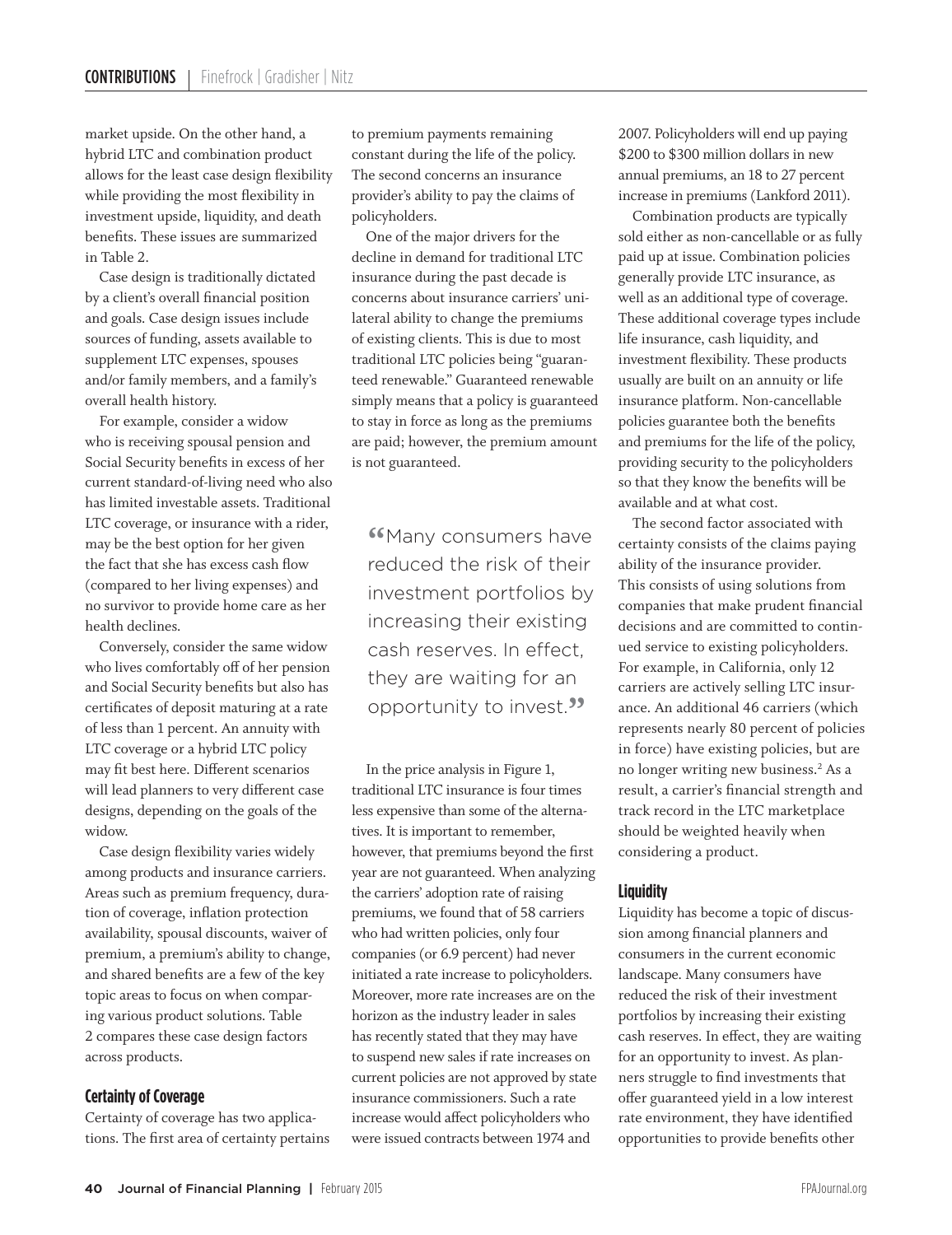than yield for their clients. These benefits come in the form of principal protection, liquidity, death benefits, and LTC coverage. This strategy has worked well for clients that normally would self-insure with a side fund instead of purchasing a standalone LTC policy. Given the importance of liquidity, the liquidity feature of each solution is discussed in more detail below.

 Traditional LTC insurance offers no liquidity to a consumer. Each year, the premiums paid are used to pay for the cost of insurance within the policy. Should a policyholder decide they no longer need coverage and let their policy lapse, there is no surrender value. Traditional LTC policies with a return-of-premium (ROP) option will allow the beneficiary of the policyholder to receive the cumulative total of premiums paid if the policyholder dies before using all of his or her benefits. This feature will allow the beneficiary to receive the difference between the premiums paid by the policyholder minus the benefits received.

 Conversely, nearly all combination products offer some form of liquidity. Fixed and variable annuities with LTC riders offer either a fixed rate of return or an investment subaccount within the policy. Should a policyholder surrender their policy, they would receive the account value minus any remaining surrender charges. These annuity product surrender charge periods usually range between four and 10 years, depending on the contract.

 Life insurance with LTC riders work in a similar fashion. Contract values are either invested in a fixed general account or a separate variable subaccount. However, these policies generally have surrender periods of 10 to 20 years. In addition, some life insurance contracts are structured in a way that cash value growth is extremely unlikely.

 It is also important to note that these policies offer liquidity primarily as a

secondary benefit. Unlike a checking or savings account that can be freely accessed by withdrawing or adding funds, these contracts typically allow for the withdrawal of funds resulting in a proportionate reduction in the future LTC and/or death benefits. For example, if a policyholder withdraws \$10,000 from a combination product with \$100,000 of cash value (10 percent), the LTC benefit, which may be \$400,000, would also be reduced by 10 percent or \$40,000.

 Some products contractually offer liquidity. Hybrid LTC insurance has traditionally, by contract, guaranteed a policyholder access to their initial investment within a certain time period. The length of time before an investor will be indemnified upon surrender ranges between zero and five years.

 When examining this feature within a policy, it is important to take note of how claims affect liquidity. Most contracts that offer liquidity will reduce the contract liquidity/surrender value dollar for dollar as claims are received. The reduction of death benefits within these contracts works in a very similar fashion when LTC benefits are received. In other words, even though a combination product offers LTC coverage, a death benefit, and liquidity benefits, a policyholder may only have access to the maximum value of each individual benefit reduced by benefits received from other sources of money within the policy.

 Products built on a life insurance chassis generally have a residual death benefit, even if the maximum amount of LTC coverage is collected from the policy. This residual death benefit is usually 10 percent of the original death benefit. For example, if a policyholder had a \$300,000 life combination product and incurred a LTC event for 50 months, withdrawing \$6,000 per month from the policy to pay for LTC expenses, he or she would have extracted the full \$300,000 of benefits from the policy; however, at death

the client would still be entitled to the residual death benefit of \$30,000, which results in a total benefit associated with the policy of \$330,000.

#### **Investment Upside**

Investment upside is the likelihood that a LTC vehicle will participate in market gains that will result in the surrender value exceeding the premiums paid, if the client chooses to surrender the policy. In all investments, there is a trade-off between risk and return, therefore LTC products with upside potential generally cost more per dollar of coverage due to the insurer allowing the investor to participate in the market.

 Another trade-off in case design is often market upside and liquidity. This is a result because most products with investment upside are structured to be held for a long period of time, limiting liquidity during the initial years of the investment.

 Traditional and conventional returnof-premium policies have no investment upside because the premiums are never invested for the benefit of the policyholder. As such, the policies have no cash value. A universal life policy with a LTC rider has very little potential to gain cash value due to the current interest rate environment and cost of insurance charges within the policy.

 Hybrid policies and fixed annuities are traditionally built to maintain principal but never gain significant cash value. Hybrid policies often result in cash values falling below 100 percent of the premiums invested; however, these policies have additional riders that guarantee the surrender value will be equal to the purchase payments either immediately or within a certain period of time after issuance.

 Fixed annuities with LTC riders currently have guaranteed crediting rates between 1 and 3 percent, while costs for a LTC rider can range between 0.6 and 1.4 percent, depending on the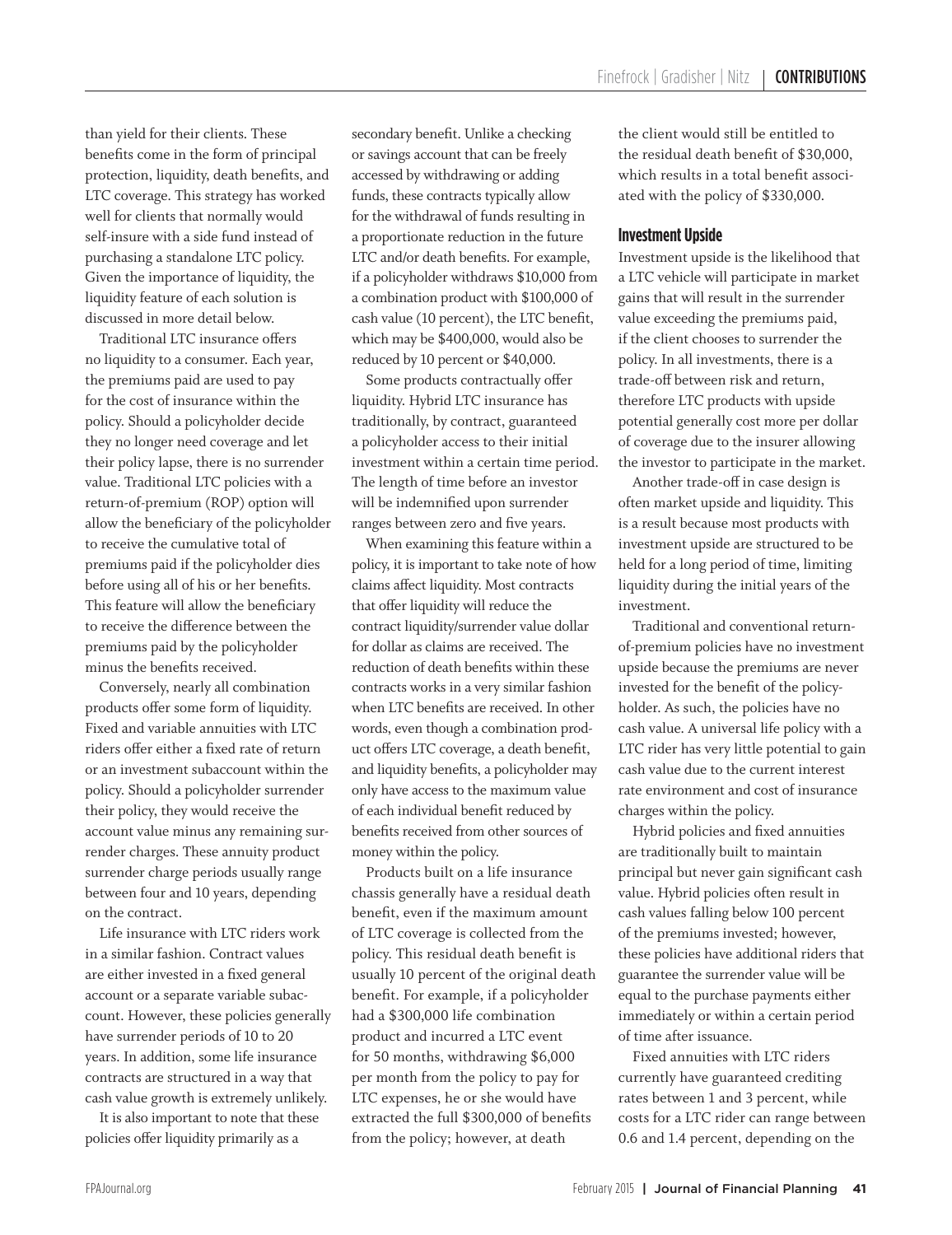

age of the client.

 Two product solutions that have upside potential include variable universal life insurance with a LTC rider and variable annuities with LTC riders. Every premium payment into one of these policies is separated into one of two buckets. The first is used to pay for the cost of insurance and distribution of the product. The second is invested into variable subaccounts similar to mutual funds. If the subaccounts experience positive market performance, then the cash value of the policy will increase on a tax deferred basis. However, this rising cash value does not have an effect on the value of the LTC benefits of the policy. The guaranteed death benefit dictates the value of the LTC benefits.

 Variable annuities work in a similar fashion and are usually structured as single-premium vehicles. However, some annuity riders allow market gains to be locked in on an annual basis for LTC purposes. In other words, if a client purchases a \$100,000 lump sum annuity with LTC coverage, the LTC pool would be \$300,000. If the market increased by 30 percent during the first year and the cash value grew to \$130,000, those

market gains would be locked in, and the LTC pool would then be a minimum of \$330,000, regardless of future market performance.

#### **Death Benefits to Heirs**

Secondary death benefits have grown in popularity over the last decade due to an ongoing concern that annual LTC premiums paid are forever lost if death occurs prior to a LTC claim being made. As previously discussed, the probability of one spouse who is at least age 65 requiring some form of LTC assistance is 70 percent. Because of this, certain LTC product solutions may offer a death benefit to a surviving spouse or heirs of the contract if little to no benefits are received from the contract during the insured's lifetime.

 Traditional LTC with return-ofpremium options allows a beneficiary of the policyholder to receive the cumulative total of premiums paid if the policyholder dies before using all of their benefits. This feature will allow a beneficiary to receive the difference between the premiums paid by the policy holder minus the benefits received. While this is not a true death benefit, it does provide funds to the

surviving spouse or heir(s) in the event the policyholder does not utilize the coverage.

 Combining life insurance and LTC coverage helps meet the needs of clients who have a legitimate risk of needing future care, but also hold the mindset that the likelihood of a claim does not apply to them. At its core, a death and LTC benefit combination can be used to hedge survivorship risk.

 For example, a life insurance with a LTC rider solution could replace a lost pension or reduction in Social Security benefits upon the death of a first spouse. A combination policy could provide health coverage if a spouse becomes ill and requires care. This gives a policyholder and their caregiver options for paying for necessary care rather than spending down a retirement nest egg. This becomes especially important when considering that in order for a sick spouse to qualify for Medicaid coverage, the assets of a healthy spouse cannot exceed \$113,640 in 2014. In most cases, this is an insufficient amount to sustain a lifestyle for a surviving spouse. Without some kind of LTC coverage for the first spouse, the surviving healthy spouse could easily see their retirement savings diminished by LTC expenses.

#### **Medical Underwriting Required**

Underwriting is one of the only elements of an insurance contract that may be negotiated by a financial planner or policyholder. Because underwriting will ultimately affect the type of coverage obtained and the cost that will need to be paid, financial planners should explore the various options before making client recommendations.

 Most combination (hybrid) products do not require full medical underwriting. Rather, insurance carriers offer standard male or female rates to all policyholders who apply for coverage. To eliminate the possibility of adverse selection, insurance carriers will require applicants to answer "yes" or "no" to